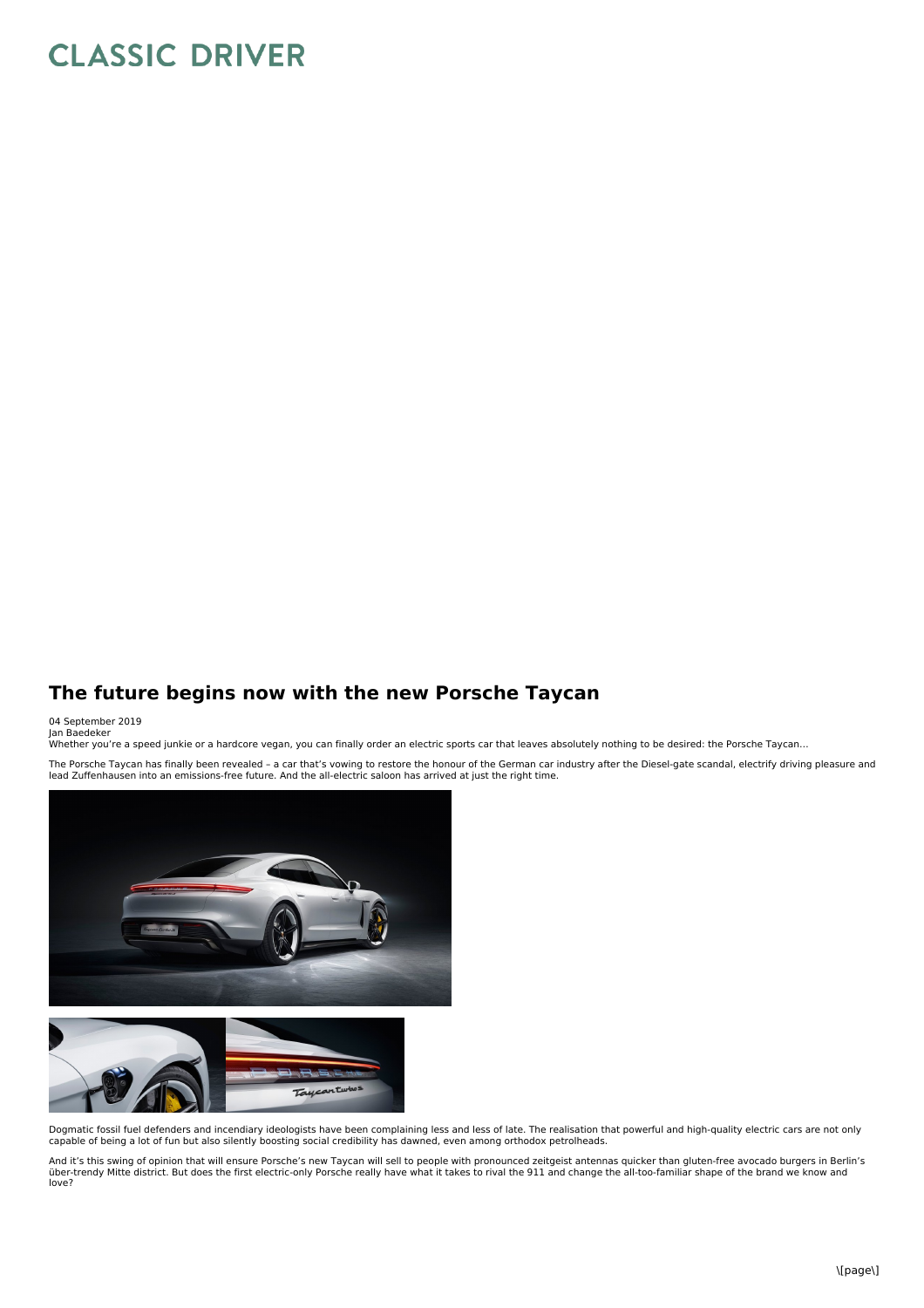



First things first, the Taycan is a Porsche through and through. It combines high performance, excellent craftsmanship, beguiling design and the brand's signature real-world versatility – something that, so far, has been lacking in the market for electric sports cars.

As a strong signal to its global fanbase, Porsche will not launch the Taycan as a frugal economy car but rather as two range-topping models: the 680HP, circa-152,000-euros Turbo and 761HP, 185,000-euro Turbo S, both of which are available to order now. Less hair-raising versions of the four-wheel-drive Grand Tourer will follow later this year and<br>we'll see the family-friendly Taycan Cross Tu 6bn euros in electromobility.



The datasheet is seriously impressive. With two electric motors, mounted on the front and rear axles, mated to a two-speed gearbox (allowing both rapid acceleration and<br>efficiency at high cruising speeds), the Porsche Torb





Thanks to an 800-volt battery, just five minutes of fast-charging will give the Taycan enough energy to cover 100km, while around 22 minutes will provide 80 percent of charge. Naturally, you can also charge the car at home, although that will take longer without a heavy current.

The kinetic energy recovered from braking is, according to Porsche, significantly higher than in other electric vehicles. And when it comes to the chassis, Porsche has also pushed the technological boundaries: there's adaptive air suspension with electronic dampers in addition to electronic roll stabilisation. Depending on the situation and mood,<br>the driver can also choose between especially